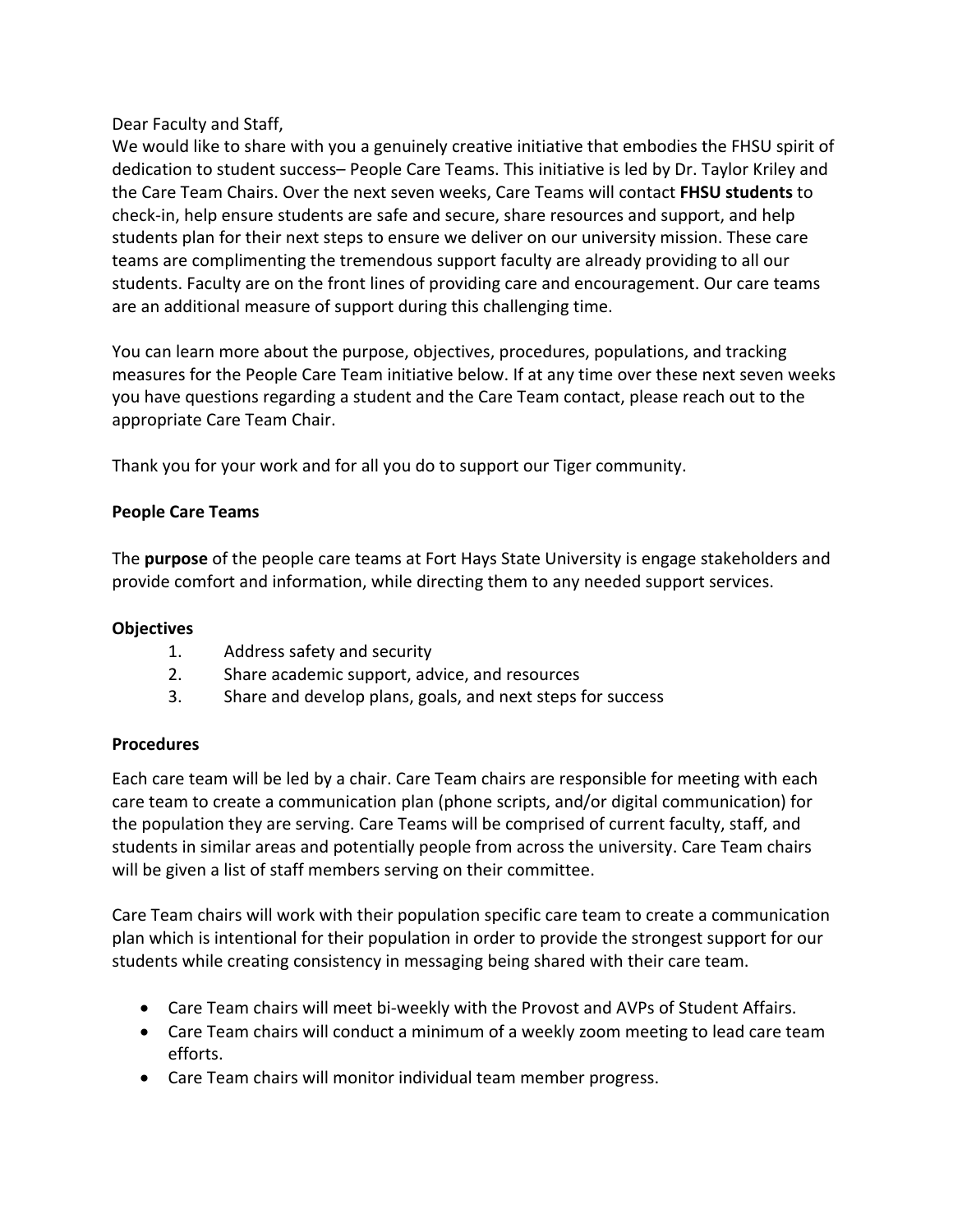### **Tracking Success**

Care Teams will use a tracking system to ensure they are documenting communication with each student and appropriate follow up for students needing additional support. Each care team member and chair will be responsible for tracking communication in the People Care Team shared files located in Microsoft Teams.

- Care Team members will keep notes of conversations with students.
- Care Team members will indicate an individual Student Success code (green, yellow, red status) based on the conversation with the student.
- Care team member will provide additional phone calls and outreach with students in yellow status.
- Student Affairs staff will be working with Care Teams chairs to identify students with a red flag (Student Success code) and will provide additional phone calls and outreach with students in red status.

#### **People Care Teams**: *Populations*

*Students living on-campus; some students on a short term stay and others requested to stay for the duration of the semester.*

• On-campus students (RJ Schnack) 

*Students living off-campus; student that have moved off-campus or were already off-campus.*

- Freshman Off-campus (Tre' Giles)
- Sophomore Off-campus (Jacy Buchholz)
- Junior Off-campus *(*Angela Stieben)
- Senior Off-campus (Heidi Pearson)
- Graduating Off-campus (Karen McCullough)
- Graduate Off-campus Student (Misty Graham)
- Online students (Kathleen Cook)

## **Special Populations:**

## *The following teams will use internal systems (not Microsoft Teams) to track data:*

- Gateway Students; digital communication (Teresa Clounch)
- On/Off-campus international students (Carol Solko-Olliff)
	- o International Student Services Staff
- KAMS/AMS (Will Burns)
	- o KAMS/AMS Staff
- Prospective On-campus students (Jon Armstrong)
	- o Admissions Staff